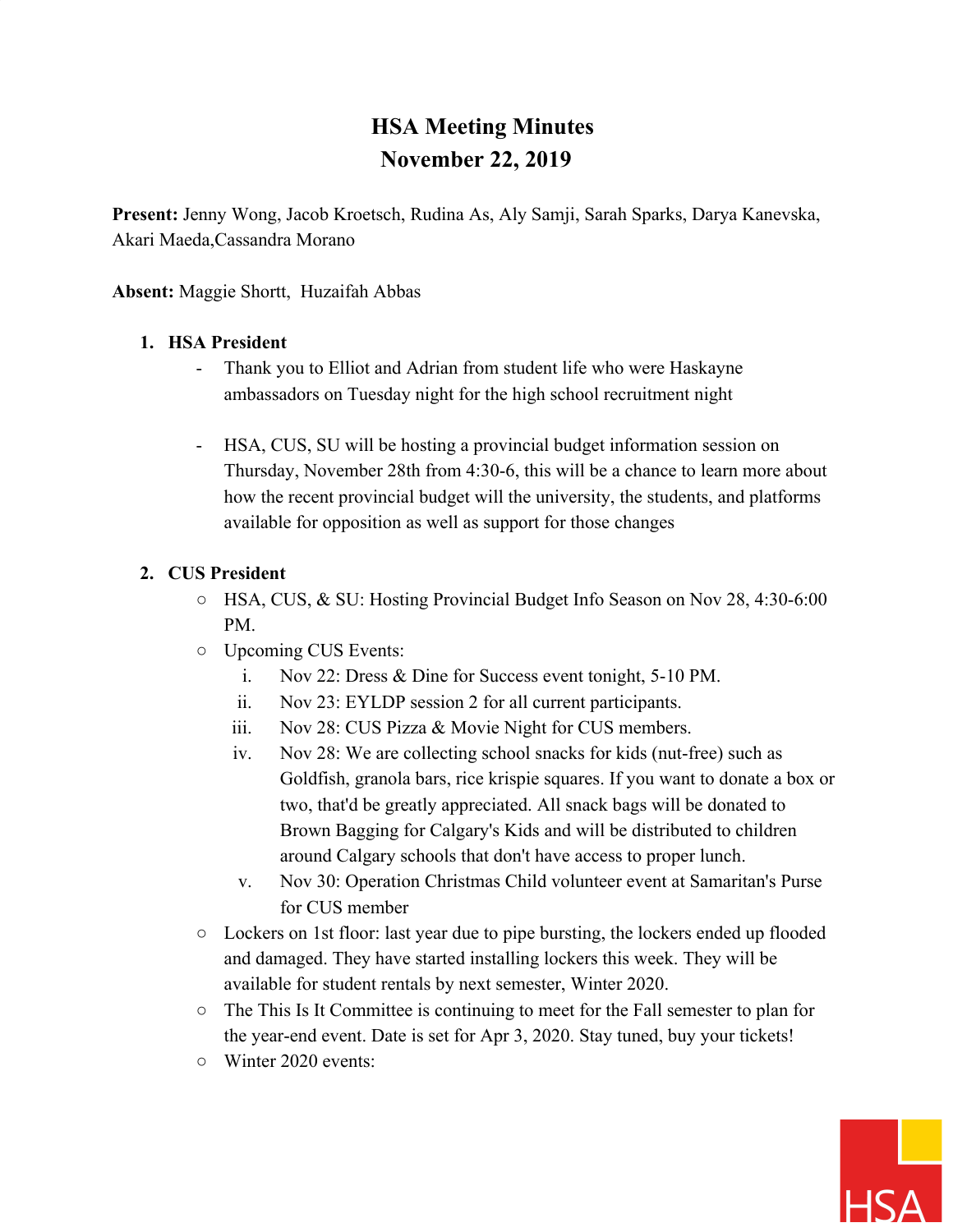- i. March 2020: 5 Days for the Homeless Campaign. We are raising money to donate to the Calgary Homeless Foundation and to raise and reduce homeless within Calgary. We will have students sleep outside TFDL for a night (or some for the week) in an effort to raise money for the cause. Please keep us in mind during our campaign and help us achieve our fundraising goal to help out the Calgary community!
- HSA locker: I noticed one of the Undergrad Lockers is missing a lock**.** All locks are CUS property. **If you get a new lock, please make sure you let me know the combo.**

#### **3. SU Representative**

# **4. External Portfolio**

- Finished approvals and sign-ups for case workshop
- Alberto is working on getting funding from Scotiabank for Wellness Week so if there's new info or more details, please send it to him
- Had the first meeting with Rudina and her team to talk about ask your Alumni

# **5. Finance Portfolio**

- Inquired with Chrissy about some EFT documents.
- Got new cheque book.
- Got Chrissy to send out a reminder to clubs to send me signed invoices.

# **6. Marketing Portfolio**

- Full event approval for LinkedIn Photoshoot
- Marketing Case Cracking Workshop and Holidays at Haskayne
- Create FB page for Holiday's at Haskayne
- Send Chris invitation for the photography of Linkedin Photoshoots- Keep him in the Loop!!
- Potential idea to shoot for Enti headshots = not favored if it's monetary
- Look at the Engineering Society for inspiration
- Potentially put all our sponsor's on the website

# **7. Student Life portfolio**

- Holidays at Haskayne on November 26
	- i. Approvals
	- ii. Sign up to volunteer
- Released positions for directors and project assistants
- Dec 6 Social

# **i. Ask Kareena to reach out to Jenny to talk about the budget**

○ Continuing to meet and plan This is IT!

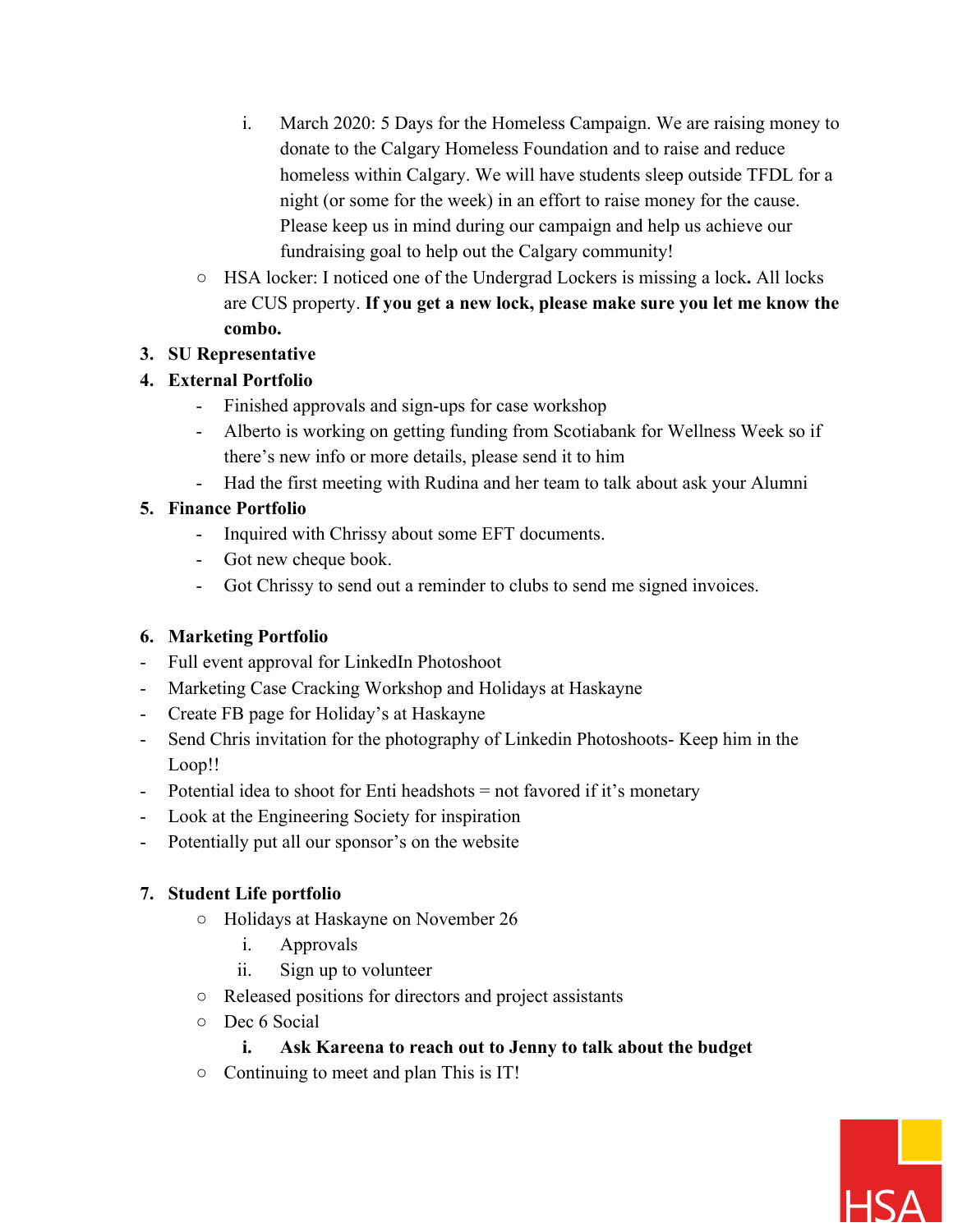- Continuing to plan Mental Health Week
	- i. Updates on planning
- $\circ$  ASL sign language (Alex)
	- RBC room (potential)
	- Maybe RGO room
	- Late february
	- Reached out to Tem Pearson and his students has offered to come and teach
	- Trying to get a qualified speaker to come in
- Conversation with Chrissy
	- Deans list cancelled
	- Evaluating every year of whether or not they'll put it on every year

#### **8. Academic Portfolio**

- Career centre Boot Camp ?? what is this
- Full event approval for Case Cracking Workshop
- Starting to plan the Case Competition more details in 2 weeks Matt and Kyle will be planning the event
- Alexandra and Chris will be working on the ASL event
- Dean's List Cancellation(not an annual event, but it's held every 2 years now) heavily due to the fact that it is expensive to run, the school will still honor the recipients by having their names on the NU West Commons screens, receive a letter from Dean Jim Dewald congratulating them, notation added to the transcripts, names added to Haskayne Website, focusing more on This Is It!
- Handwritten Notes Initiative: taking place on Jan 13 and 14th: Thank you Imaara for creating the sign up sheet - I will post it on FB, time slots are for 2 hours but if you can say for the 3 hours that would be amazing!
	- Food and drinks, and the pens ordering the cards
- New initiative: have a page on the HSA website that shows all the active Business Clubs, what they offer (exam packages, what their club does….) where we can heavily market it during first year orientation (gives exposure to this clubs), if these clubs already have a website, we can link their website as well) - is this something everyone is okay with?
	- Contact CUS about contacting the clubs and see what they have
	- CUS is the club representative
	- First year page guide : Getting Involved in Haskayne
	- Rudina will contact CUS and keep Marketing in the loop
- Had the first Ask Your Alumni meeting with Sergio, Chris, Jae, Darya and myself, more details to come in about 2 weeks time